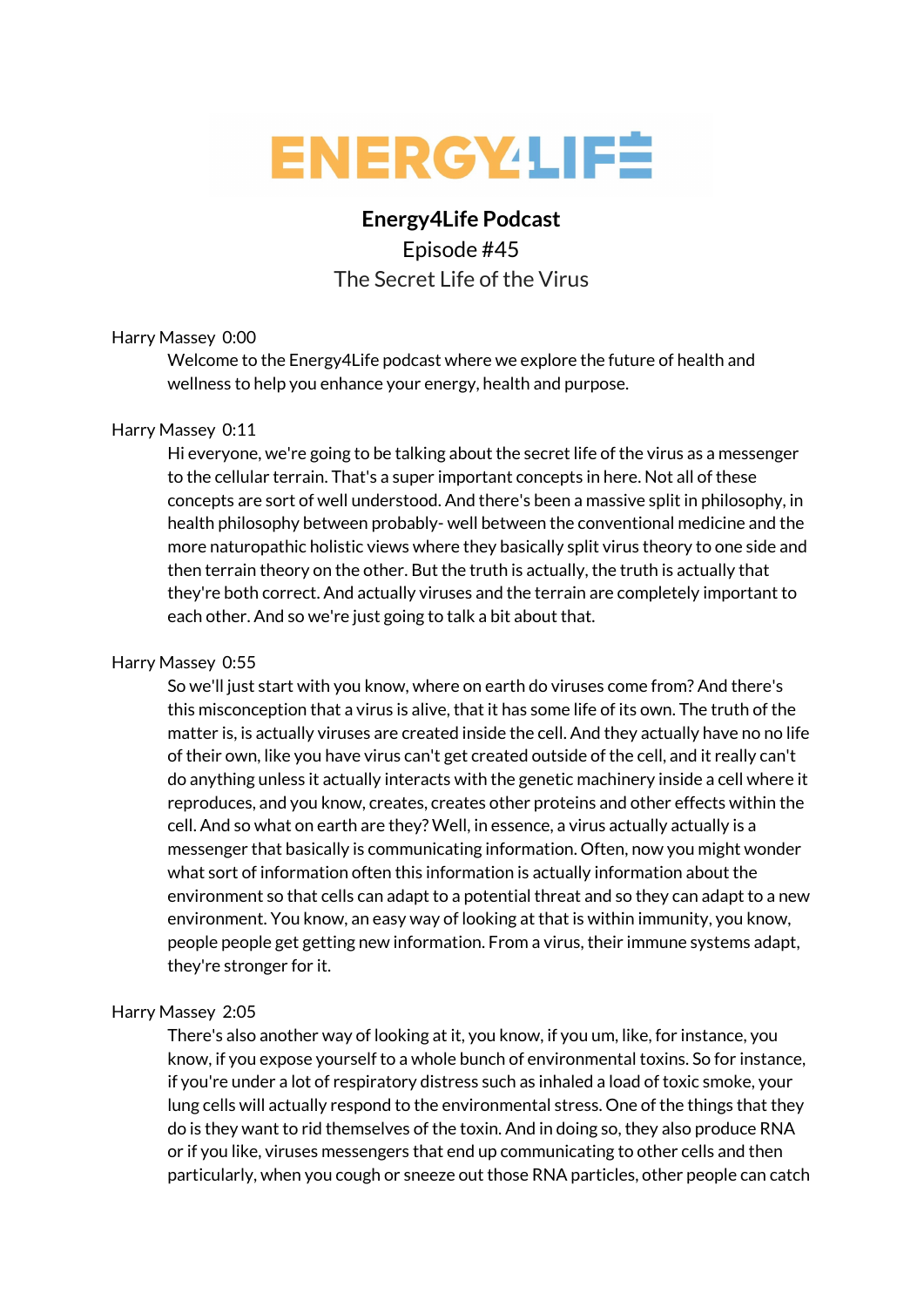it. Why is that useful from an evolutionary point of view? Well the person who catches it basically gets this signal to strengthen their lungs, strengthen their lung tissue and it gets a message you know that they may get exposed. exposed. To that toxin. So, in normal circumstances, often you know virus can be a message to clean up one's lungs in response to a nearby environmental threat, such as toxins, energetic or emotional toxins. And in a way, you could look at the flu virus as a software upgrade, which is activated, you know, with more often with people who might need it more.

## Harry Massey 3:25

Now, you might also be thinking, you know, aren't all viruses bad well, or are all viruses good? Well, no, you know, there's actually and this is pretty incredible. So actually, I'll start with a different fact. So there's, there's 38 trillion bacteria in the body. I think there's generally 3-4 trillion cells in the body, 38 trillion bacteria, or even more bacteria than than our own cells. But this is where it gets exponential. There's 380 trillion viruses, or in other words, you know, sort of strands of RNA in our body at any one time. And that that's called instead of the human Biome for bacteria that's called the human Virome. Now, actually, at this moment in time, you know, we really don't know what all those 380 trillion viruses are doing. However, what we do know is many, many, many of them, probably most of them are essential to our own life cycle. And they're absolutely essential to sell. And in fact, if you went on a war with with all the viruses on your, on your body with with antivirals or something like that, and you wanted to eradicate the Virome, you'd be eradicating this RNA communication system, you'd be eradicating the machinery inside your cell that replicates and creates proteins. And generally, you know, you get pretty pretty ill from doing that, and likely die.

#### Harry Massey 4:54

So, you know, this idea that all RNA or viruses are are bad in the body, is just not true. I mean, if if there's 380 trillion viruses in the average human being at any one time, obviously, they can't all be all be working against us. Now, in actual fact, there's been studies which actually can't tell the difference between a virus and an exosome. Now, you might be wondering, well, what an exosome is. Now they're getting pretty, pretty popular in stem cell circles. And, you know, stem cell world, I'm sure sure most people would have heard the amazing promise and some of the amazing results that people get in stem cell therapy. Now, because generally, it's generally regulatory, but because stems because stem cell therapy has been under a lot of pressure, some more innovative companies have been just looking at the exosomes instrad of injecting the stem cells, they're just injecting injecting with exosomes. Now exosomes are basically RNA messengers. And they've found they're getting very, very similar results, if not the same results as if they actually just use stem cells. So instead, you can just use the messenger instead of the stem cells. And what's pretty, pretty interesting is these studies basically can't tell a difference between a virus and an exosome. In fact, I think this One study found that it couldn't tell a difference between between a flu virus and an exosome.

#### Harry Massey 4:54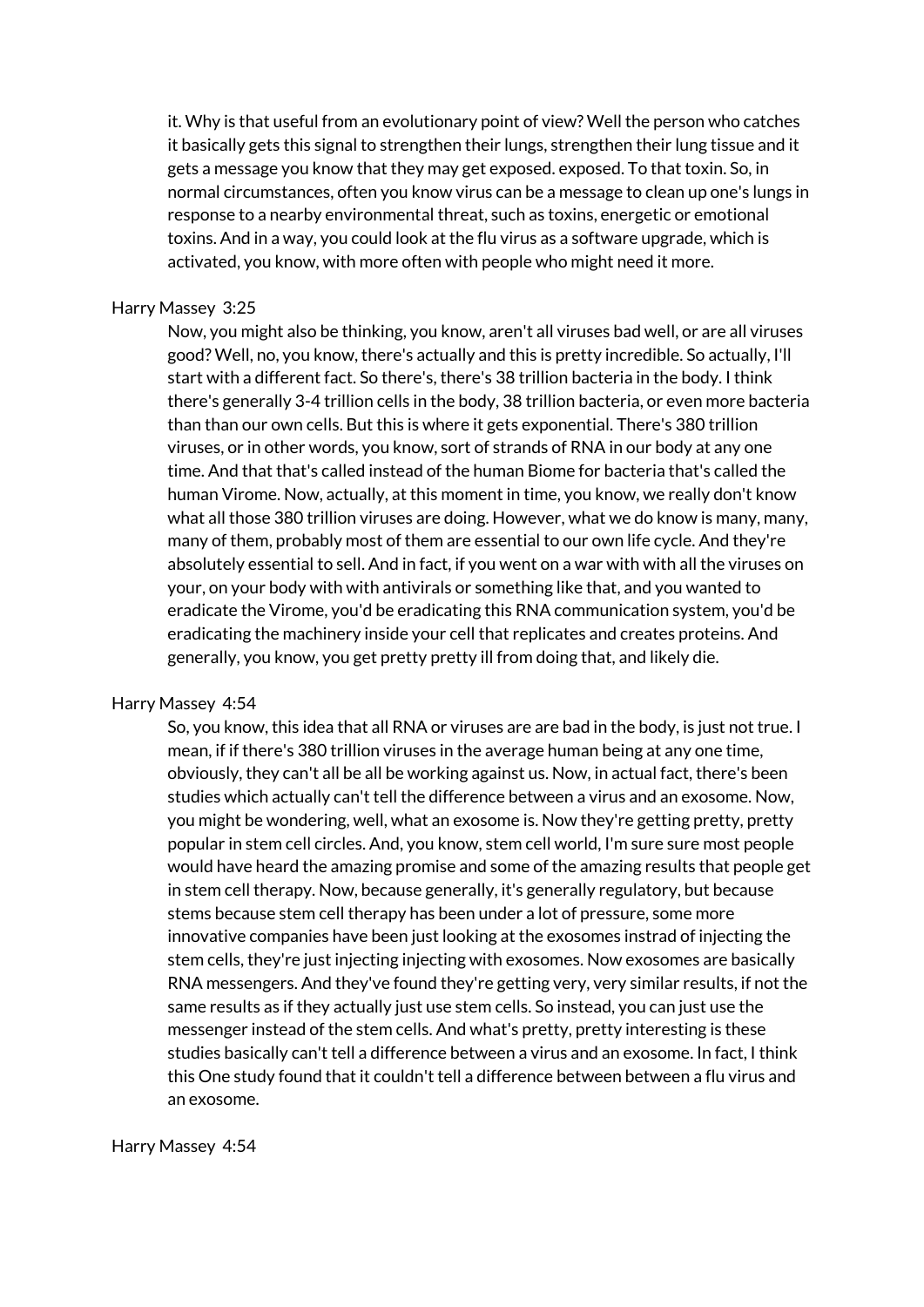So then you have to start asking the question, you know, is, in some cases a flu virus an upgrade?Is it communicating information to people's cellular terrain to clean out the terrain and make make the body healthy? Quite possibly.

#### Harry Massey 6:40

So and you get this idea in you know, this idea has been been long established in naturopathy, where if you fast, at some point in time, the body ends up creating these flu like symptoms to basically reverse disease. In other words, when you give the body a chance to detoxify and heal, it excretes toxins, and along with these toxins It also includes these messages called exosomes, viruses, RNA, all the same, that create these flu like symptoms, you know, so they're they're very, it's very symbiotic and all all happening at the same time. And you know, all of that sweat and all those high temperatures, they basically- that you might get when you have the flu- generally, whenever you when you've got the flu, once the flu has passed through, you know, it depends a bit, if you suppress your flu you'll suppress your temperatures, and all od the sweat and you don't rest, then you know, then basically you can feel worse for a while because you didn't allow your body to expel the toxins.

## Harry Massey 7:44

Often if you if you actually go with the flu and you support the body's high temperatures, the excretion processing, you eat a little bit less, take plenty and plenty of fluids to help the body to detoxify and get through its healing crisis, you can often feel consider considerably better, you know, week or two past the time, the time you have the flu. And you can actually have an increase of energy. It's pretty- it's pretty, pretty interesting. But of course, if you sort of go the other way and take a load of things to suppress the symptoms and carry on, you don't feel like that actually, you can can just hang out for the ages and not be too good.

#### Harry Massey 8:25

Now you might also be thinking, you know, well, why on earth do some people die from the flu? Well, the people at the most risk, they're generally over 70 or older, they have at least one other condition and they're generally on a whole bunch of medication. So how's their terrain, looking? Well, with these people, when the body tries to adapt by increasing metabolic excretion, if the terrain is too toxic, simply the body systems you know, they become overburdened and it's like the straw that breaks the camel's back. So you have to ask, you know, was it the virus? And their, you know, and their medications and their lifestyle and their pre existing conditions that might be the cause of their death and getting seriously ill from flu? You know. Or was it their toxic terrain? Most likely is their toxic terrain. But of course, that's never actually put in the statistics and statistics it's always the virus. The virus is the thing that kills people. And, you know, a way to a way to help and whether you agree with sort of virus or train theory or not, if you focus on the train, i.e. you focus on having health- you know, healthy cellular terrain and you know, having a cleaner body. That's a that's only going to be good and it's only going to improve nature's own communication system, i.e. this viral RNA system and immunity etc.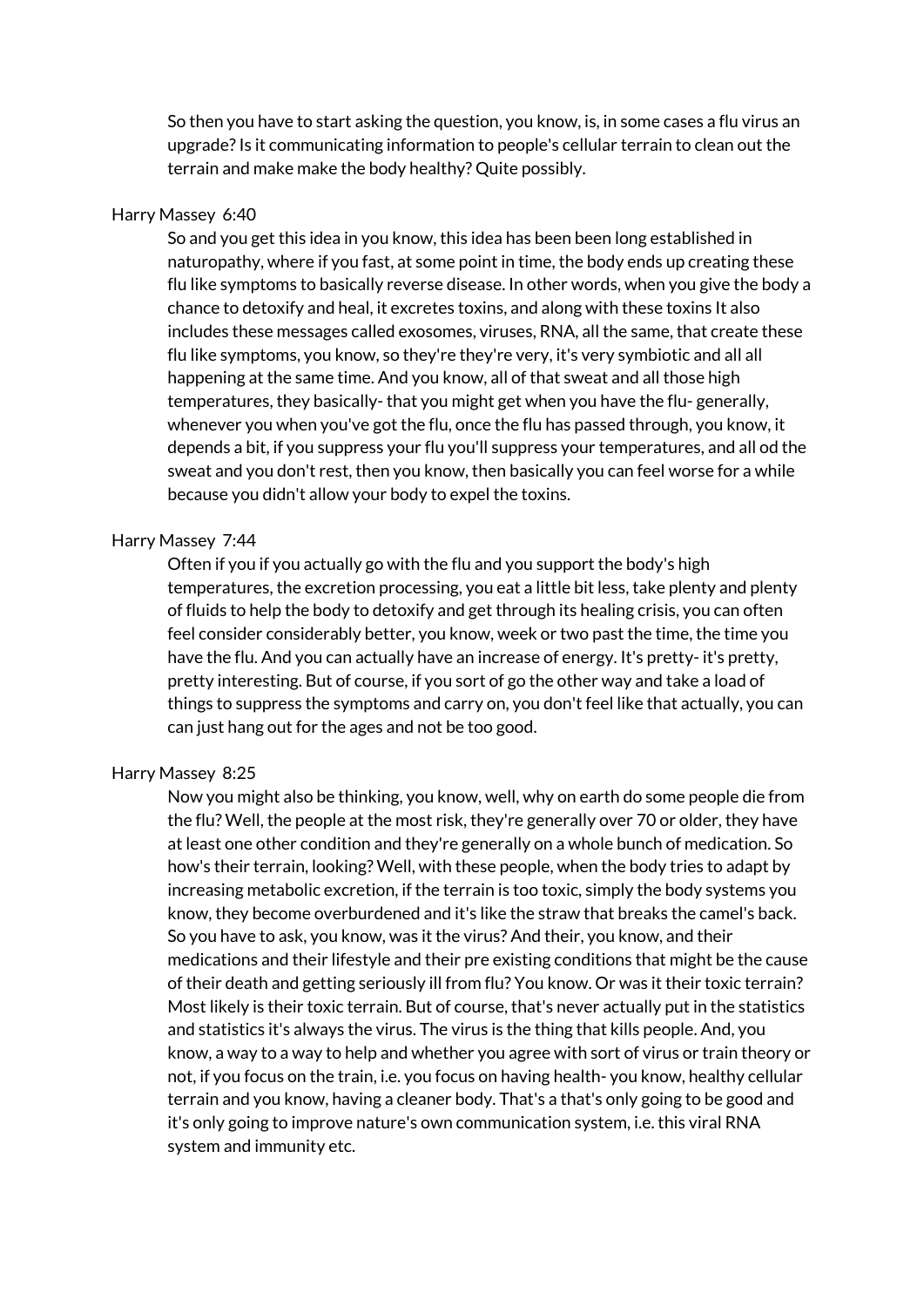#### Harry Massey 9:50

Now there's like immunity and terrain, you know, they're very very linked. It's not like there's often in all sorts of circles, we think of others- the body's detox system, and that's the kidney and the liver and the digestive system, etc. And it's the body's immune system. And you know, people think to- you need to, like target the immune systems, support theimmune system or you support the detox system. No, no, no, they're actually all completely interrelated. And if you actually support the body's- well, if you support the cellular terrain, you are, by definition, actually supporting the community and the detox system, you know, on all of these things at once. So, terrain is a really, really super, super critical or important idea. Now, you know- I'll say this, but it isn't to say that there aren't some viruses that are truly bad. And probably the most obvious example is, is Ebola. However, the fortunate thing about it, basically viruses that are really, really infectious, they actually fortunately tend to be pretty harmless like, like the cold and flu and have really, really low death rates. However, viruses that are the most deadly like Ebola, they're actually incredibly, incredibly hard to catch. So fortunately, the human Virome is mostly full of good messages, good RNA and you know, the ones that are really really deadly are super, super hard to catch. So it's not it's not it's a bit of a misconception, you know, especially 2020, depending on what year or time you're watching this video.

## Harry Massey 11:33

So, you also might be thinking, What's the main component of the cellular terrain? Well, pretty simply, it's structured water. I mean, it's the same question. What's the main component of the body? It depends, depends how you look at it. 80% of the body, I think it's by weight is h2o. But if you look at it by molecule, 99% of the molecules in your body are actually h2o and that's just because hydrogen are, you know, smaller molecules than things like carbon, calcium, etc. But either way, how you decide to calculate it, pretty much you're mostly water. And most of that water is inside your cell, it's in a gel like type format, it has different names and Jerry Pollack called it EZ water, he called it also structured water. If you go back before that, like, Gilbert Ling, who was one of the original cell biologists who wrote medical textbooks on the cell, now, he said it, he said, the water in the cell was was gel-like, but basically, it has structure. And when you're looking within that gel like water that's in the cell, it's really that water that's surrounding your DNA. And when when you're looking from a molecular level, actually, water molecules or structured water molecules are actually mechanically touching all your, all your DNA, and they're actually providing the sort of mechanical instructions to your DNA to produce to produce proteins, including RNA.

#### Harry Massey 13:11

Simpler, and you can look at it from a simpler point of view, I mean basically, if the cell is mostly, is mostly water, and your DNA, which is the mechanism that creates viruses and RNA and other proteins, if that's surrounded by water, is that water important? Pretty likely it's important. Um, so how we look at it is basically the bio-information, because water by itself, you know, it can't it can't do anything. I mean, you basically need, you need energy and you need information and you know, so if you have information, you basically have a set of instructions, obviously you need energy to do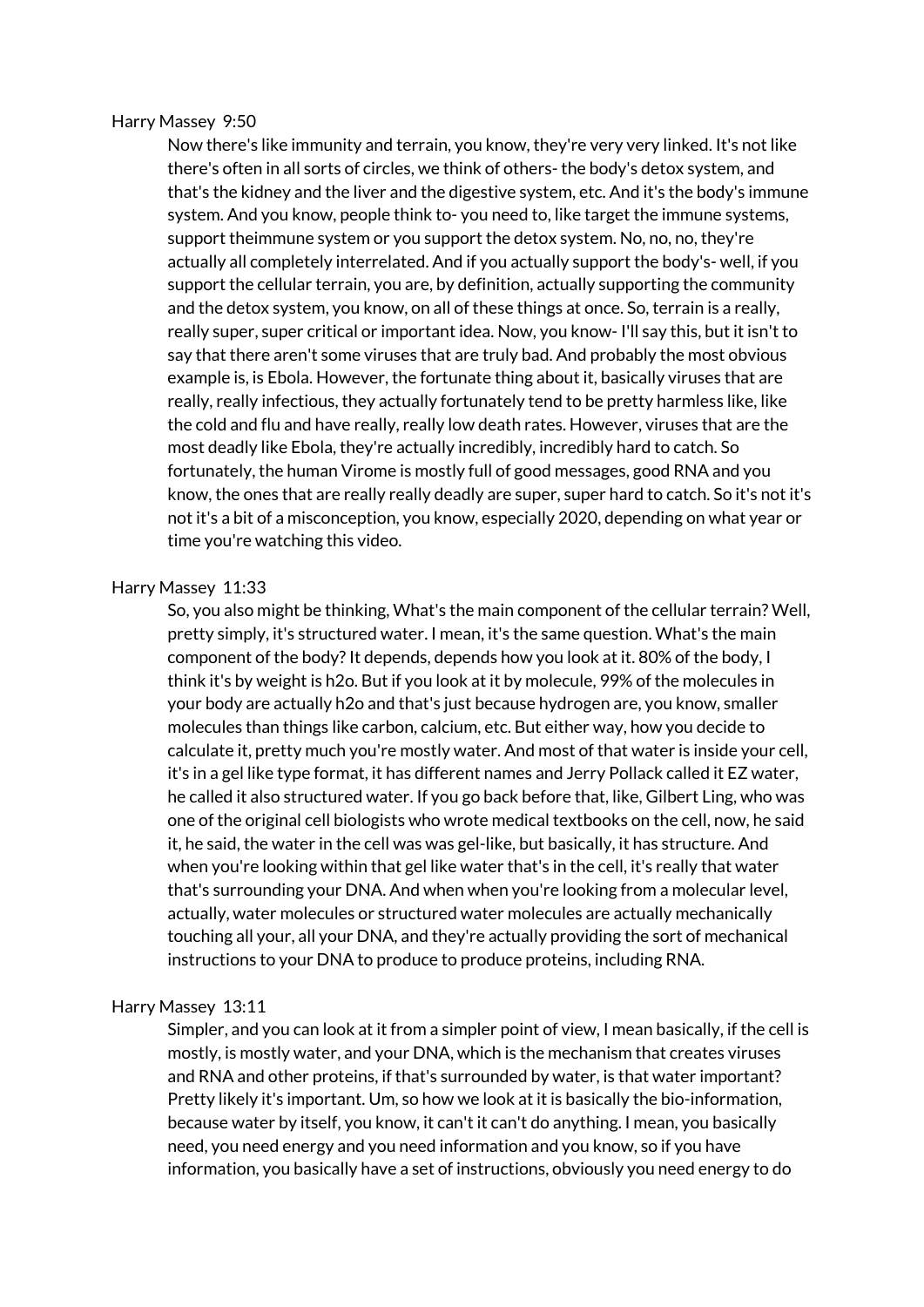the work. There's plenty of energy just from just from radiant heat, which is basically just- basically just photons. So you have, you have radiant energy in the cell, you have bio-information, you've got structured water, and that enables it to basically instruct, you know, DNA and nudge DNA in a certain way to then create, you know, help repair proteins, healthy viruses, bad viruses, etc. So basically the information contained in the structured water in your cell, it's completely key to having a healthy cell. And in turn that contributes directly to the lifecycle of all the viruses in your body and beyond.

## Harry Massey 14:33

So it's super important to ensure your cellular water has a healthy energetic structure through bio-information, fields, diet, liquids, oxygenation, and movement. Or if you like, you know, purified mineralized information, structured water, it's really, it's really honestly it's the basis for all biological life and theres many analogies to look at it. But if we if we went out into the ocean, we've got all the plankton just sitting in the ocean, you know, the sea is this amazing, amazing source of life and obviously all the animals and fish grow in that ocean. And in a way we basically have this ocean inside us or within inside our cell. And our cellular water is quite similar in a lot of ways to the, to the ocean water out in the ocean. And, you know, you can you can help yourself with that. So, you know, if you take if you take really really pure, you know, well filtered structured water, you can basically add like quarter a teaspoon of sea or Himalayan Crystal Salt to get it close to that saline-type structure that you get in your cells. And then you can add appropriate bio-information to support the terrain of the tissues of your choice.

## Harry Massey 15:53

Now, another thing that is quite as quite a concern currently is, you know, a lot of people are- A lot of people are blaming, you know, blaming the 2020 virus pandemic, on 5G. I wouldn't- I'm not, I'm not so sure that is entirely, entirely true. However, what we can say, you know what we can say there has been a whole bunch of studies that have looked at EMF and 5G and how it affects the immune system. But more interestingly, is how EMF affects cellular- well actually just structured water itself. So I'll try and describe it, to describe this experiment. But within structured water, basically, if you get it if you get a very, very thin tube, you shine, you shine light on that tube. And you basically end up with structured water going down down this tube, and is powered actually by the ambient heat or by the light being shined on it. If you bring up a cell phone, it's emitting EMF, it just stops. The reason it stops just because it destroys the structure and basically without the structure, the mechanism doesn't work. You can do a similar experiment just looking at the depth of the EZ layer. Or if you put EMF to it, the EZ layer reduces.

## Harry Massey 17:14

If that's happening, it just sort of that basic experimental level. It's not, it's not so hard to see how emf is destroying your cellular water structure. If it's destroying the water structure in your cell, it's absolutely damaging your overall terrain. And what on earth does that do? Well, most likely know that that's going to interfere with protein replication might possibly create viruses, you know, create other RNA strands, but it's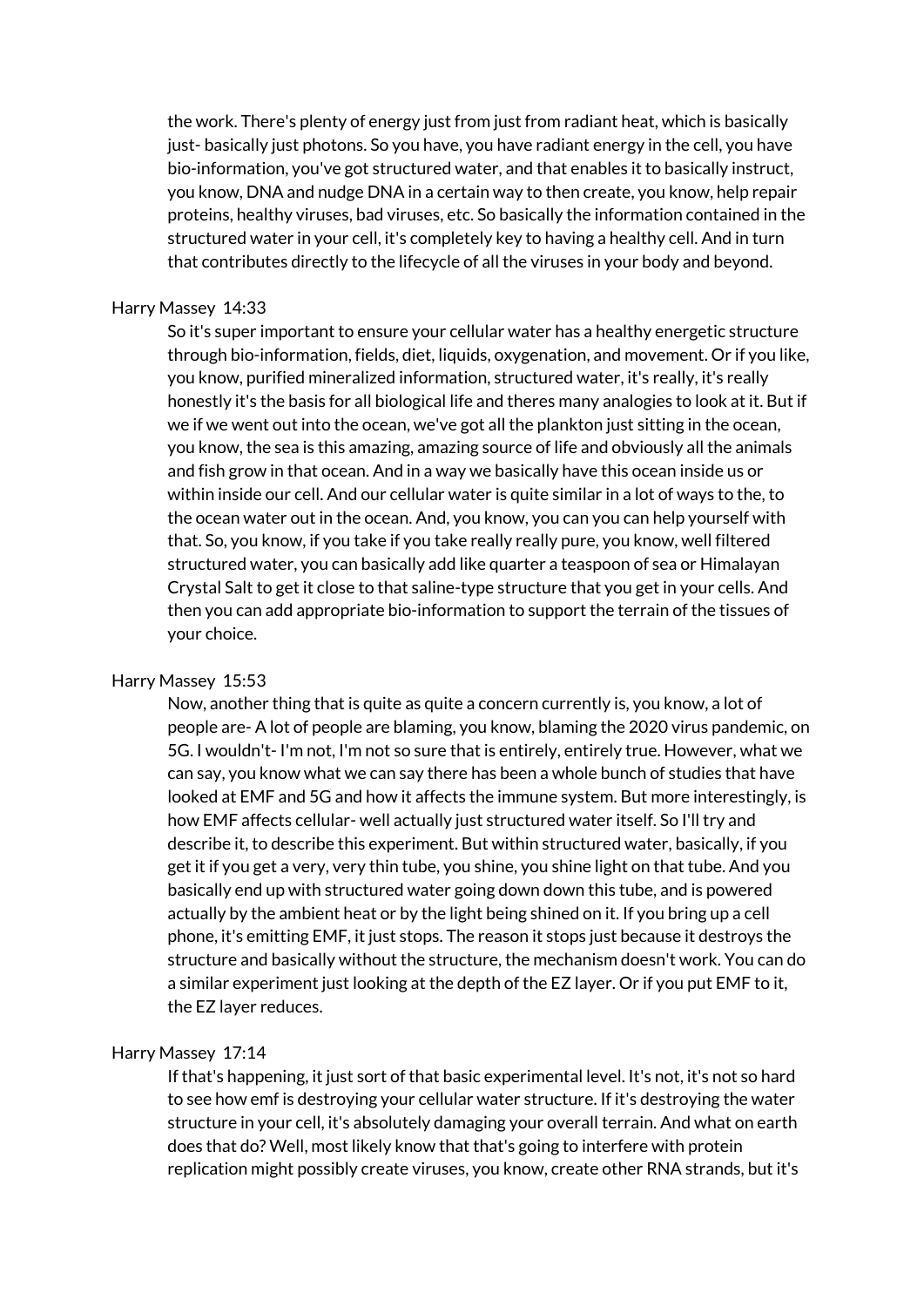basically going to interfere with the whole the whole mechanism of the cell. And so, you know, just imagine what that would be doing to your brain when you make a cell phone call. Of course, just you can just imagine how it's affecting your overall terrain, how it's interfering with your overall virome and all of the all of the life cycles that are happening between bacteria, cells and viruses. I mean, in other words, it's basically screwing with your with your intercellular, and well I could say even inter-host communication systems.

# Harry Massey 18:15

So really as much as possible, you want to keep your EMF exposure to a minimum. And then you want to use bio information that has been designed to support the parts your body field that are most effective. And EMF affects certain parts your communication system more than others with a particular affinity, you know, for different parts of your cellular terrain. So if you've been affected by EMF, as well as protecting yourself with EMF corrective information, you also want to ensure you spend time on correcting the energetic terrain so you can ensure cohesive cellular water structure, which in turn helps proteins to be formed correctly as part of your normal life cycle.

## Harry Massey 18:55

So anyway, there's just a little bit about how viruses, or The Secret Life of the Virus as a host to cellular terrain. And really the conclusion of this is, is actually your cellular terrain is probably the more important- I would say it is actually the more important part than the virus. It's not to say that virus theory isn't true, doesn't exist. It absolutely does. But it's a byproduct of the cellular terrain and just a, you know, it's a part of the overall communication system between different hosts, i.e. well. could be animals or different humans. You know, within the body actually, within the body actually viruses and bits of RNA, you know, they're not, they're not- I don't think they're so important in a way because you also have a field-based communication. So you know, there's other ways for communication to happen with the body, but they are super useful for communicating environmental signals between between different people because you know, you can cough and excrete viruses and RNA through coughing and basically communicate information about what's happening in the environment to others and their, you know, their own terrain gets strengthened, hopefully ahead of time or you know, during, or just ahead of time to any environment, environmental type threat.

#### Harry Massey 20:19

But anyway, the short and long answer of this is, regardless of your beliefs of virus and terrain theory, one thing's for sure, the healthier your cellular terrain is, the healthier you will be. So if there's just one message you take from that, it is: Do everything you can to have a super healthy cellular terrain. And from that, your immune system is going to be in a pretty, pretty good state, despite any environmental threats. All right over and out. Thank you.

#### Harry Massey 20:50

Thanks for listening to the Energy4Life podcast. Now, if you like our show, or you want to try out bioenergetics for yourself, check out our website energy4life.com. Or if